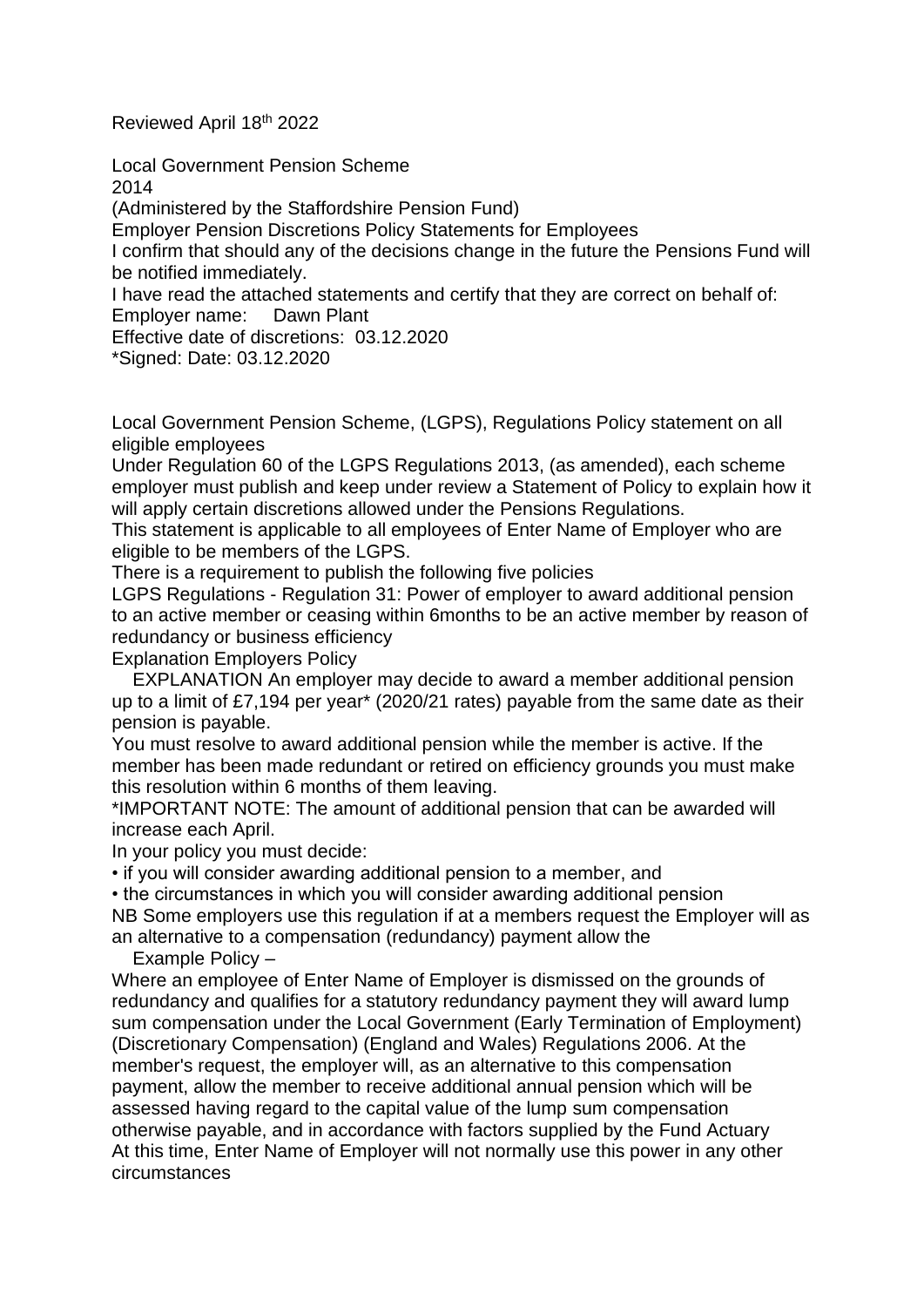member to receive an additional pension under this regulation.

 LGPS Regulations 2013 - Regulation 16(2)(e) and 16(4)(d) : Funding of additional pension contributions (APC) shared cost

Explanation Employer's Policy

 EXPLANATION Where a member has elected to pay Additional Pension Contributions (APCs) an employer can elect to fund part or the entire employee's share of the contributions.

In your policy you must decide:

• if you would consider contributing to a shared cost APC,

• in what circumstances you would enforce this discretion, and,

• how much you would contribute.

This does not relate to cases where a member has a period of authorised unpaid leave of absence and elects within 30 days of return to work to pay a shared cost APC to cover the amount of pension "lost" during that period of absence. In these cases the employer MUST contribute 2/3rds of the cost (Regulation 15(5) of the LGPS Regulations 2013.

Example Policy –

Enter Name of Employer has not adopted this discretion

LGPS Regulations 2013 - Regulation 30 (6): Flexible Retirement

Explanation Employer's Policy

A member who is aged 55 or over and with their employer's consent reduces their hours and/or grade, can then, but only with the agreement of the employer, make an election to the administering authority to receive all or part payment of their accrued benefits without having retired from that employment. In your policy you must decide:

• if you will consider granting flexible retirement,

• the circumstances in which

flexible retirement will be awarded, and

• whether to waive any reduction that will be applied to the members benefits. There will be a direct cost to the employer

Example Policy

Enter Name of Employer has agreed

to release pension where there is no cost and not to waive any reduction.

Members must reduce their hours by a minimum of xx% and/or reduce their job by xx grade

Enter Name of Employer may however allow the release of pension where there is a cost or waive reduction in a potential redundancy situation, where a reduction may occur through redeployment, or in other exceptional circumstances supported by a business case.

LGPS Regulations 2013 - Regulation (paragraph 1(1)( c) of Schedule 2 to the LGPS (Transitional Provisions, Savings and Amendment) Regulations 2014): Switching on rule of 85

Explanation Employer's Policy

 A member who meets the 85 year rule and elects to draw their pension benefits from age 55 will no longer require their employer's consent if they retire after 31st March 2014. However certain members will lose some 85 year rule protections if they wish to draw their pension between age 55 and 59.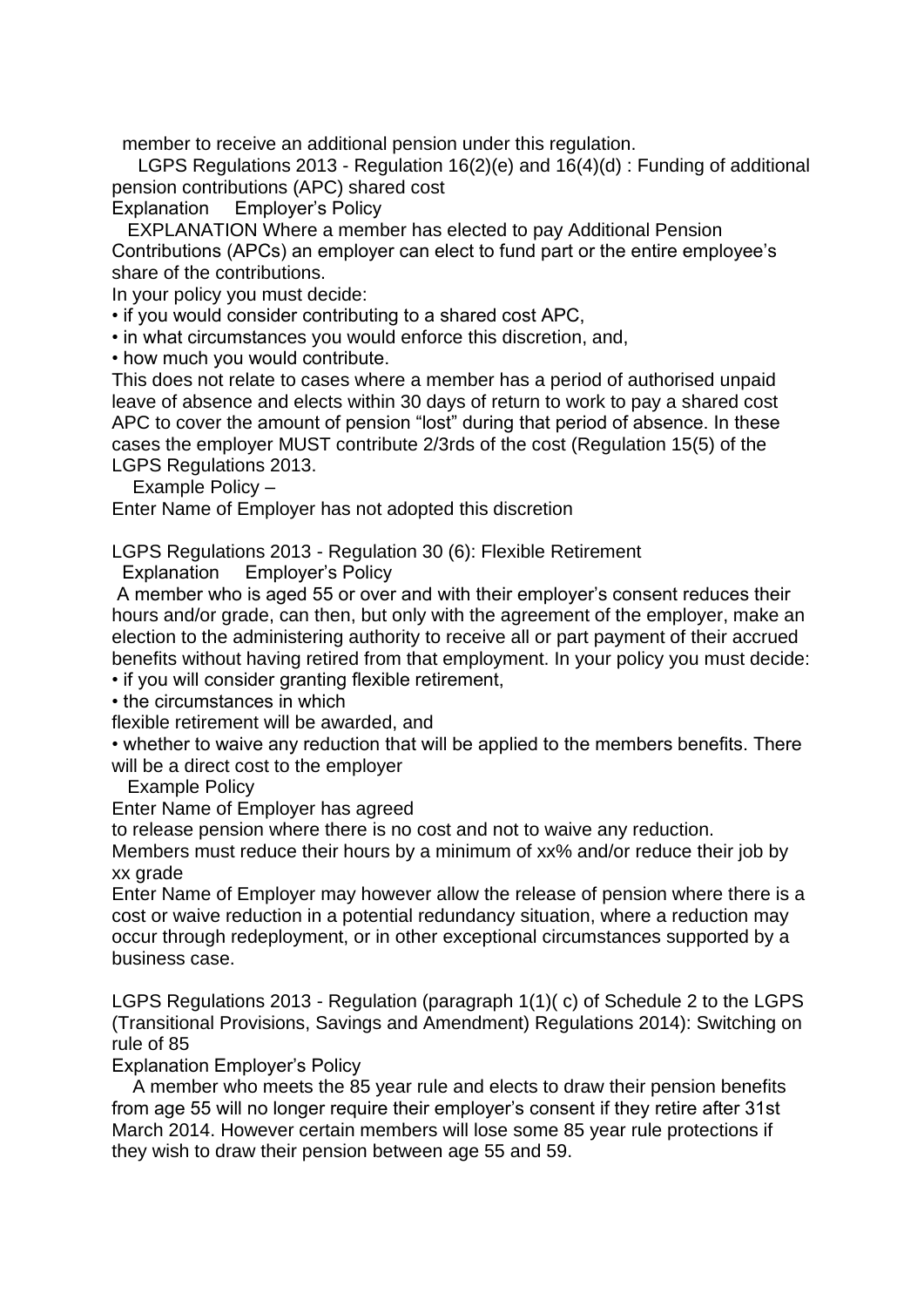An employer may decide to 'switch on' protection to the 85 year rule for a member who voluntarily retires from age 55 but before age 60, and meet any additional cost of the retirement.

• If the employer does agree to switch back on the rule of 85, the cost of any strain on the fund resulting from the payment of benefits before age 60 would have to be met by the employer

. Enter Name of Employer will not apply either discretion, unless there is a business case to support this as an alternative to a redundancy situation

LGPS Regulations 2013 – Regulation 30 (8): Waiving of actuarial reduction. Explanation Employer's Policy

 An employer has the discretion, under a number of retirement scenarios, to waive actuarial reductions on compassionate grounds.

The cost of which would fall upon the employer.

n.b. "Compassionate grounds" is not defined in the regulations

 Enter Name of Employer will not apply this discretion, unless there are exceptional circumstances

The Director or Business Manager involved will consider any cases and will decide whether the actuarial reductions should be waived. In all cases the financial position of Enter Name of Employer must be considered

There are a number of other discretions which Scheme employers may exercise under the LGPS Regulations 2013.

Whilst there is no requirement to have a written policy in respect of following it would perhaps be appropriate for Scheme employers to have a written policy in order that members can be clear on these matters

LGPS Regulations 2013 – Regulation 17 - Shared Cost Additional Voluntary Contribution Facility

Explanation Employer's Policy

LGPS Regulations 2013 - Regulation 100 (6) – election to transfer within 12 months Explanation Employer's Policy

 This discretion allows the Employer to maintain and contribute to an employee's Additional Voluntary Contribution Scheme.

Enter Name of Employer has not adopted this discretion.

This will not have any effect on the existing AVC facility available where the employee only is able to make such contributions.

 This discretion allows the Employer to extend the 12 month limit a member has in which to elect to transfer other pension rights into the LGPS. This has to be with the agreement of the Administering Authority

 Enter Name of Employer will not normally allow an extension of the 12 month limit, but will consult the Administering Authority in making a decision.

Extenuating circumstances may apply and this would include

• Where evidence exists that an election was made within 12 months but his was not received by the administering authority

• Where evidence exists that the member was not aware of the 12 month limit due to maladministration

LGPS Regulations 2013 - Regulation 22 (7) and (8) – election to aggregate within 12 months of commencement